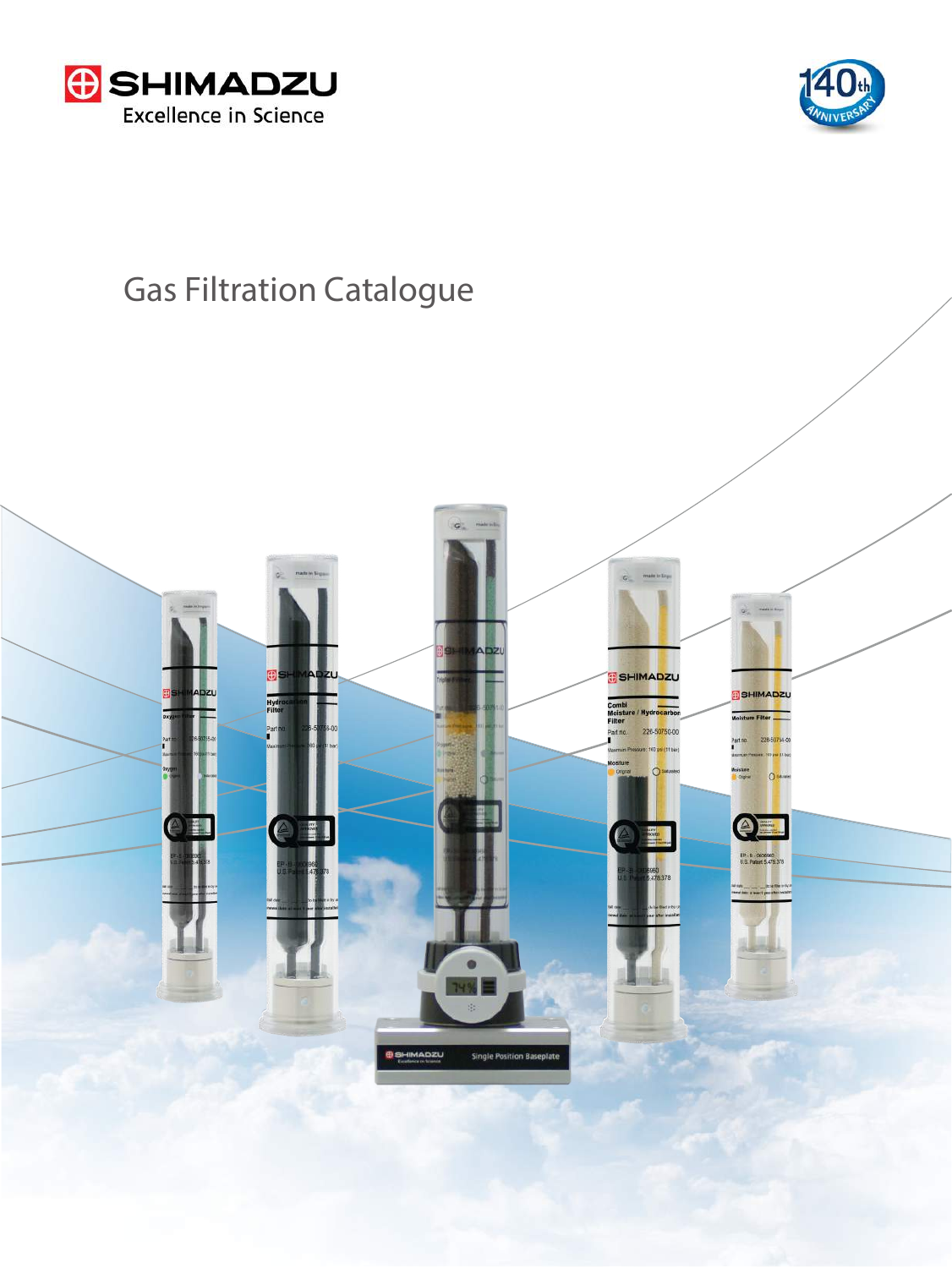#### ABOUT SUPER CLEAN GAS FILTERS

Cartridge systems make changing gas filters quick and easy. A base plate allows cartridges to be exchanged without introducing oxygen. Spring-loaded check valves seal when a filter is removed and open only when a new filter has been locked in place. There is no longer a need for loosening and tightening fittings every time a trap is changed and your system will not become contaminated during the process

### WHY GAS PURITY IS IMPORTANT

Carrier gas should contain less than 1 ppm of oxygen, moisture, or other trace contaminants, to prevent column degradation, increase column lifetime, and decrease stationary phase bleed. The expense of using high-purity gases in combination with carrier gas line purifiers will be offset by longer column lifetime and less GC maintenance.

Contaminants cause ghost peaks to appear during temperature programming and degrade the validity of analytical data. Make-up gas also should be contaminantfree, or baseline fluctuations and excessive detector noise can occur; detector gases should be free of water and hydrocarbons, or excessive baseline noise can result. Gas purifiers remove these contaminants from gas sources, thereby improving system performance.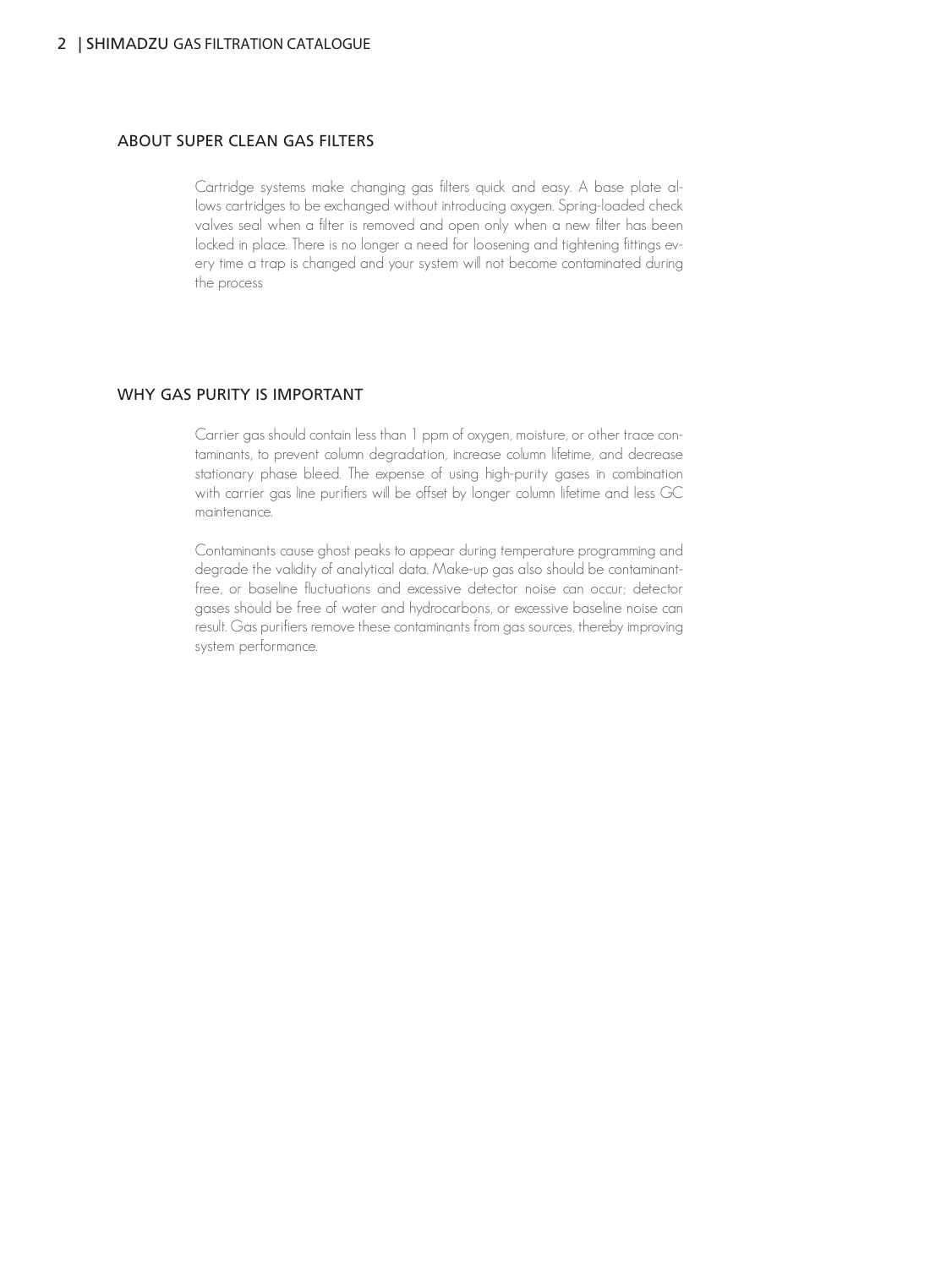#### GAS FILTER SYSTEM COMPONENTS



#### BASE PLATE

Connecting unit with in- and outlet connectors for the gas line and two spring-loaded check valves that automatically start the flow of gas once a filter is installed.

### FILTER CARTRIDGE

The filter cartridges are made of glass to prevent diffusion, and protected by a plastic housing for safety. The PTFE seals at the base of the Filter will only be punctured during installation on the base plate.

### UNIVERSAL RING NUT

The Universal Ring Nut is used for mounting a filter cartridge or flush-cap to a base plate. It can also serve as a mounting point for the Electronic Maintenance Indicator device.

#### ELECTRONIC INDICATOR

Optional Electronic Maintenance Indicator device warns when scheduled replacement or maintenance is due.

#### WALL MOUNT BRACKET SET

Optional wall mounting brackets to mount a base plate to a wall.



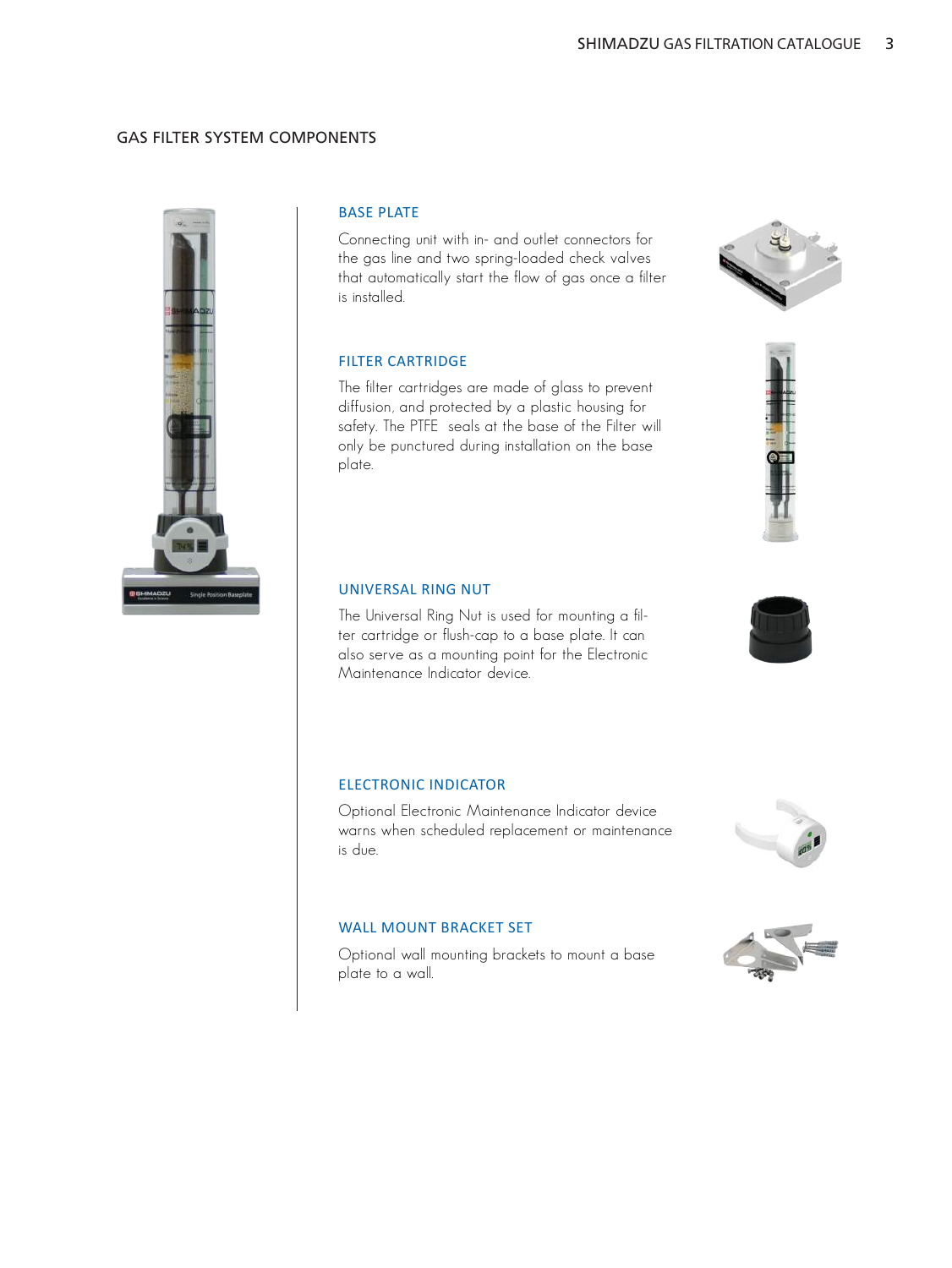



| 226-50766-00 | 1        |
|--------------|----------|
| 226-50776-00 |          |
| 226-50767-00 |          |
|              | Part No. |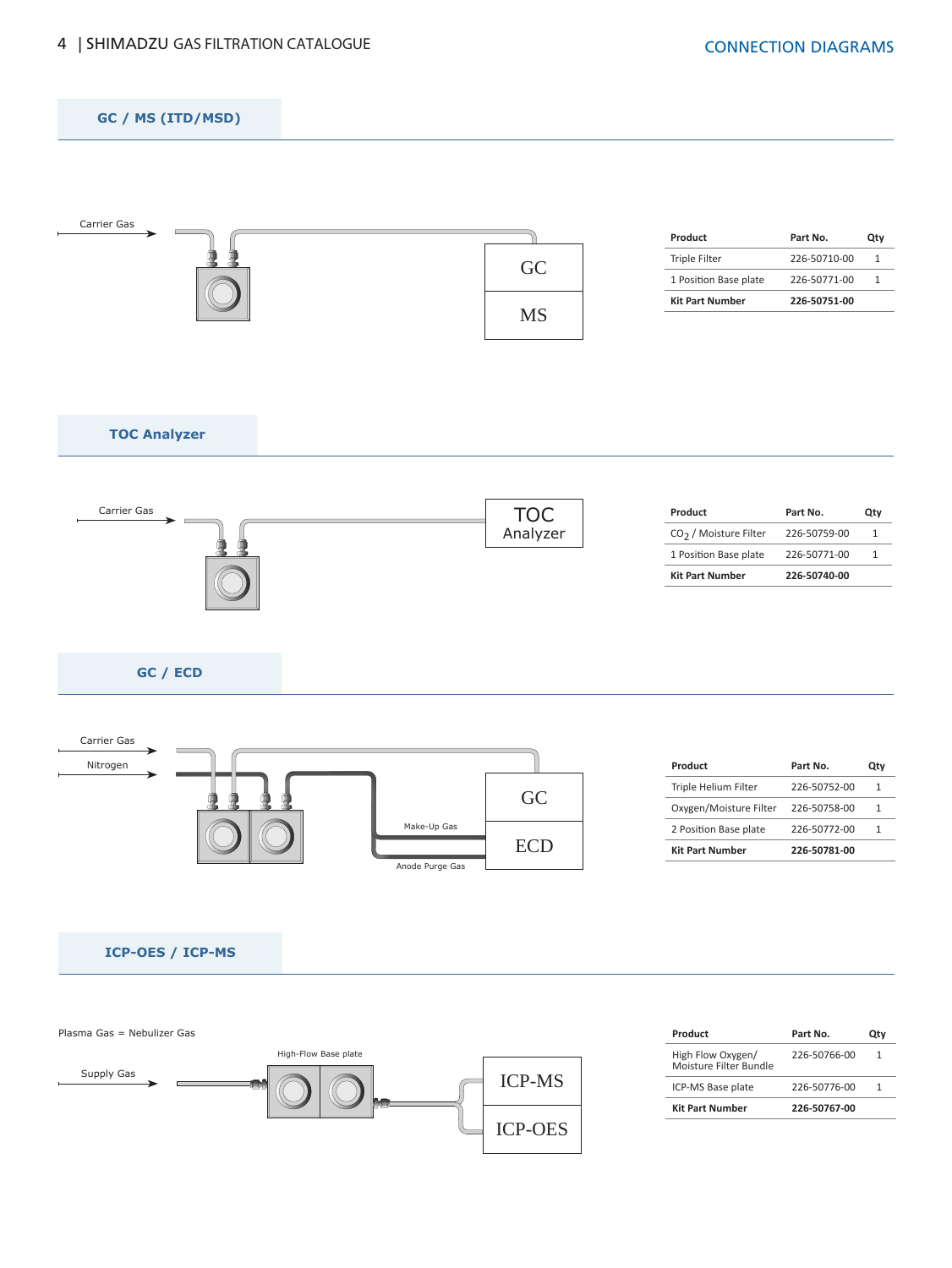**GC / FID**

GC/FID Solution 2 (Carrier Gas = Make-Up Gas)



| Product                     | Part No.     | Qtv           |
|-----------------------------|--------------|---------------|
| <b>Triple Filter</b>        | 226-50710-00 | 1             |
| Hydrocarbon/Moisture Filter | 226-50750-00 | $\mathcal{P}$ |
| 3 Position Base plate       | 226-50773-00 | 1             |
| <b>Kit Part Number</b>      | 226-50751-00 |               |

**LC/MS**

 $\frac{1}{2}$  $\overline{a}$ 



| Product                                       | Part No.     | Otv |
|-----------------------------------------------|--------------|-----|
| High Flow Hydrocarbon Filter<br><b>Bundle</b> | 226-50760-00 | 1   |
| Particle Filter                               | 226-50794-01 | 1   |
| High Flow Base plate                          | 226-50775-01 | 1   |
| <b>Kit Part Number</b>                        | 226-50720-00 |     |



| Product                          | Part No.     | Qtv |
|----------------------------------|--------------|-----|
| High Flow Moisture Filter Bundle | 226-50762-00 | 1   |
| Particle Filter                  | 226-50794-01 | 1   |
| High Flow Base plate             | 226-50775-01 | 1   |
| <b>Kit Part Number</b>           | 226-50722-00 |     |

 $\frac{1}{2}$ 



| Product                                          | Part No.     | Otv |
|--------------------------------------------------|--------------|-----|
| High Flow Hydrocarbon/<br>Moisture Filter Bundle | 226-50764-00 | 1   |
| Particle Filter                                  | 226-50794-01 |     |
| High Flow Base plate                             | 226-50775-01 |     |
| <b>Kit Part Number</b>                           | 226-50724-00 |     |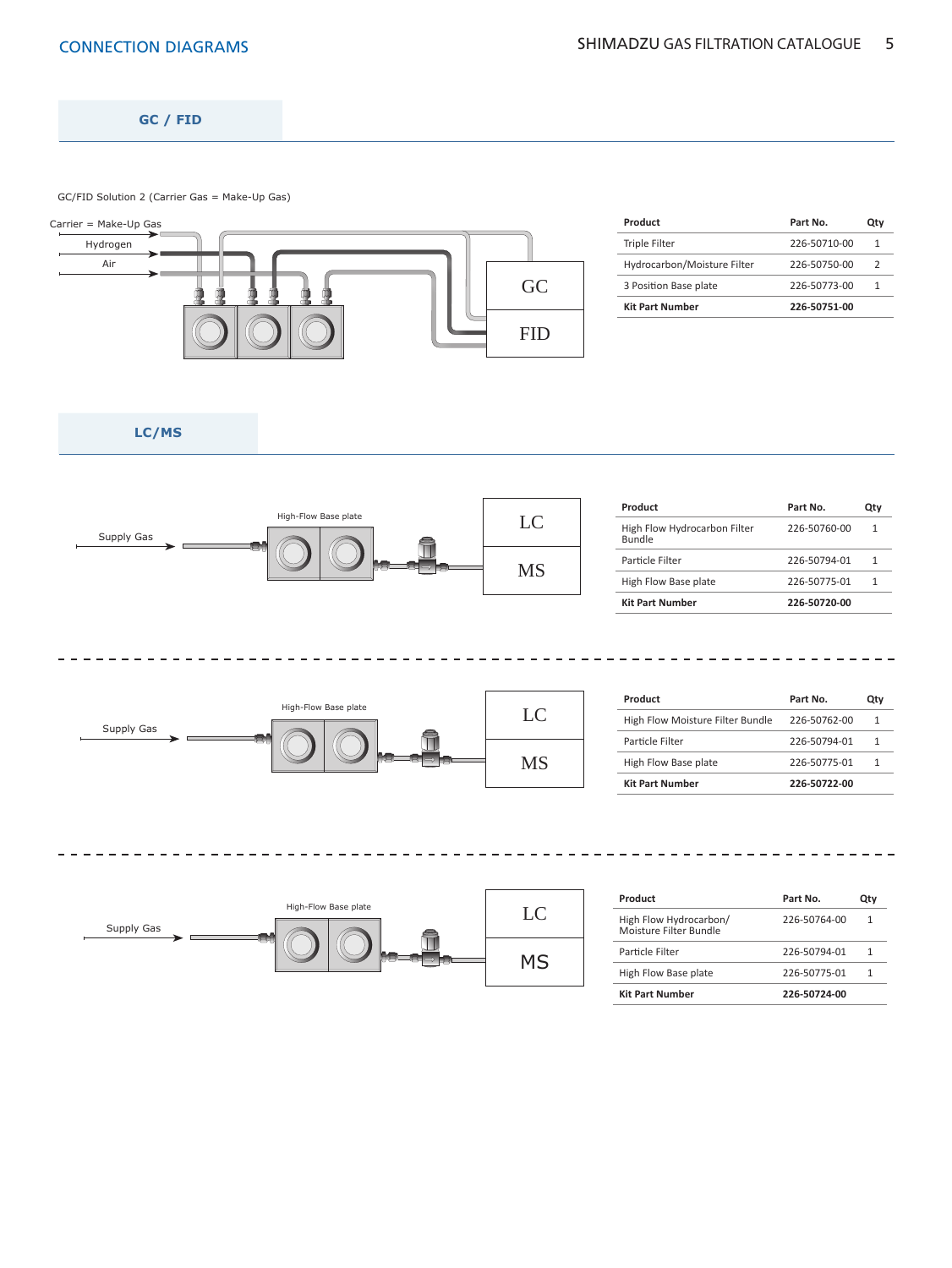| Catalog No.       | 226-50710-00<br>226-50712-00 (Helium)        |
|-------------------|----------------------------------------------|
| <b>Usable for</b> | <b>Benefit</b>                               |
| GC/MS             | Higher data accuracy and<br>less maintenance |
| GC/TCD            | Greater sensitivity and less<br>maintenance  |



# GC/MS TRIPLE FILTER KIT

The triple combination filter kit is ideal for purifying GC/MS carrier gas.es. It contains oxygen, moisture and hydrocarbon scrubbers in one easy to change economical cartridge

| Catalog No.         | 226-50740-00        |
|---------------------|---------------------|
| Usable for          | Benefit             |
| <b>TOC Analyzer</b> | Greater sensitivity |
| Zero-Air generator  | Cleaner gas         |



# TOC CO2/MOISTURE FILTER KIT

The carbon dioxide/moisture combination filter kit is ideal for TOC analysers and Zero-Air generators. It removes both carbon dioxide and moisture from gas streams..

| Catalog No. | 226-50767-00        |
|-------------|---------------------|
| Usable for  | Benefit             |
| ICP-MS      | Greater sensitivity |
| ICP-OES     | Greater sensitivity |
|             |                     |



# ICP-MS MOISTURE/OXYGEN FILTER KIT

Removes Oxygen and Moisture from gas streams.

| Catalog No. | 226-50780-00        |
|-------------|---------------------|
| Usable for  | <b>Benefit</b>      |
| GC/ECD      | Greater sensitivity |



# GC/ECD FILTER KIT

Removes oxygen, moisture and hydrocarbons from the carrier gas and removes moisture and oxygen from the make-up and purge gas.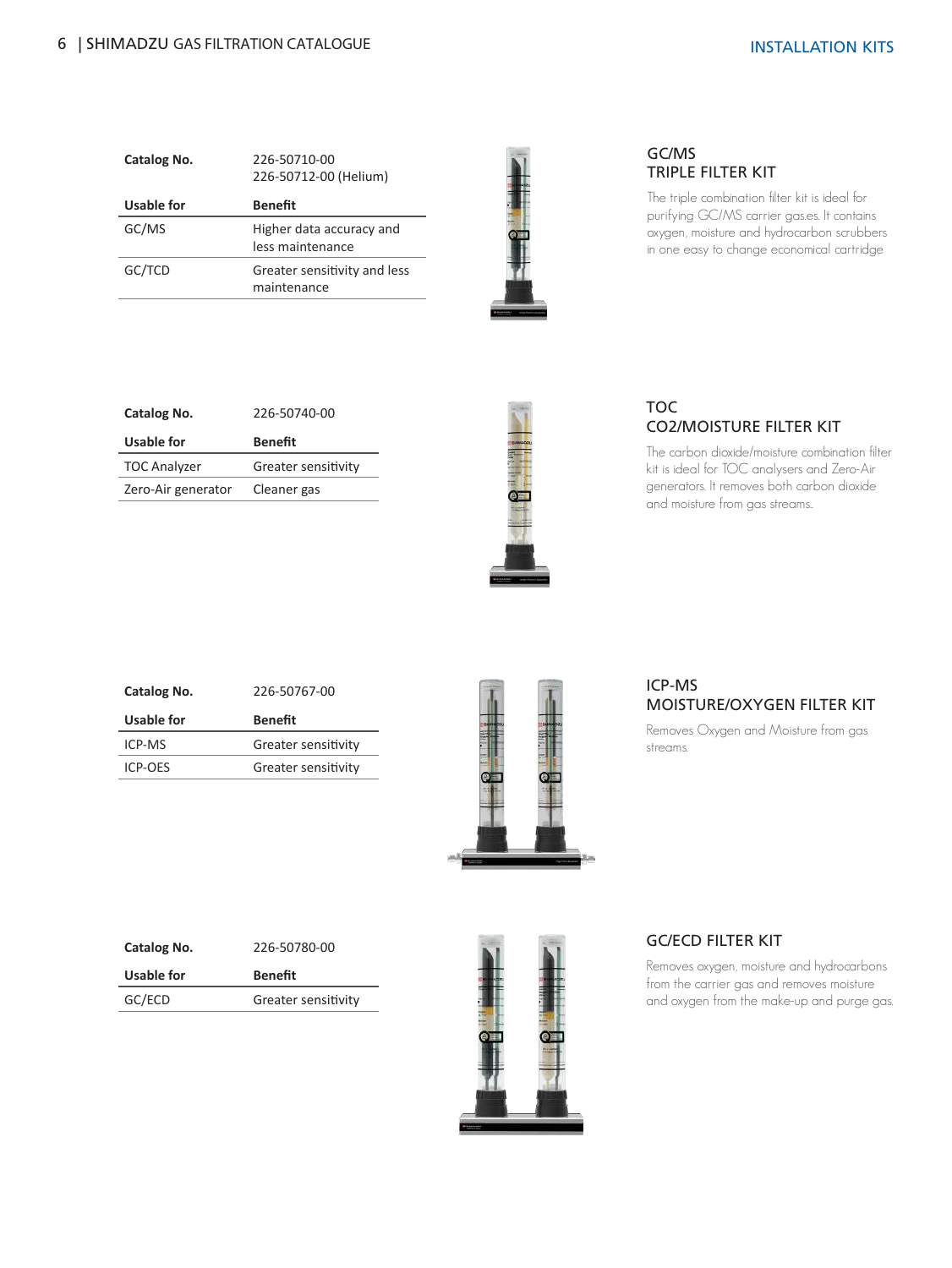| Catalog No. | 226-50730-00        |
|-------------|---------------------|
| Usable for  | Benefit             |
| GC/FID      | Greater sensitivity |
|             |                     |



# FID 3 POSITION KIT

The FID Filter kit is the perfect all-in-one solution for purifying flame ionization detector (FID) fuel gases together with the carrier gas.

This kit removes hydrocarbons, moisture and oxygen from the carrier gas and removes both moisture and hydrocarbons from the Hydrogen and Air fuel gases.

| Catalog No. | 226-50720-00        |
|-------------|---------------------|
| Usable for  | <b>Benefit</b>      |
| LC/MS       | Greater sensitivity |



# LC/MS HYDROCARBON KIT

Up to 20 L/min. of hydrocarbon-free nitrogen per minute with this LC/MS High Flow Kit

| Catalog No. | 226-50722-00        |
|-------------|---------------------|
| Usable for  | Benefit             |
| LC/MS       | Greater sensitivity |
|             |                     |



# LC/MS MOISTURE KIT

Up to 20 L/min. of moisture-free nitrogen per minute with this LC/MS High Flow Kit

| Catalog No. | 226-50724-00        |
|-------------|---------------------|
| Usable for  | Benefit             |
| LC/MS       | Greater sensitivity |
|             |                     |



# LC/MS COMBI (HYDROCARBON/MOISTURE) KIT

Removes Moisture and Hydrocarbons from high flow gas streams.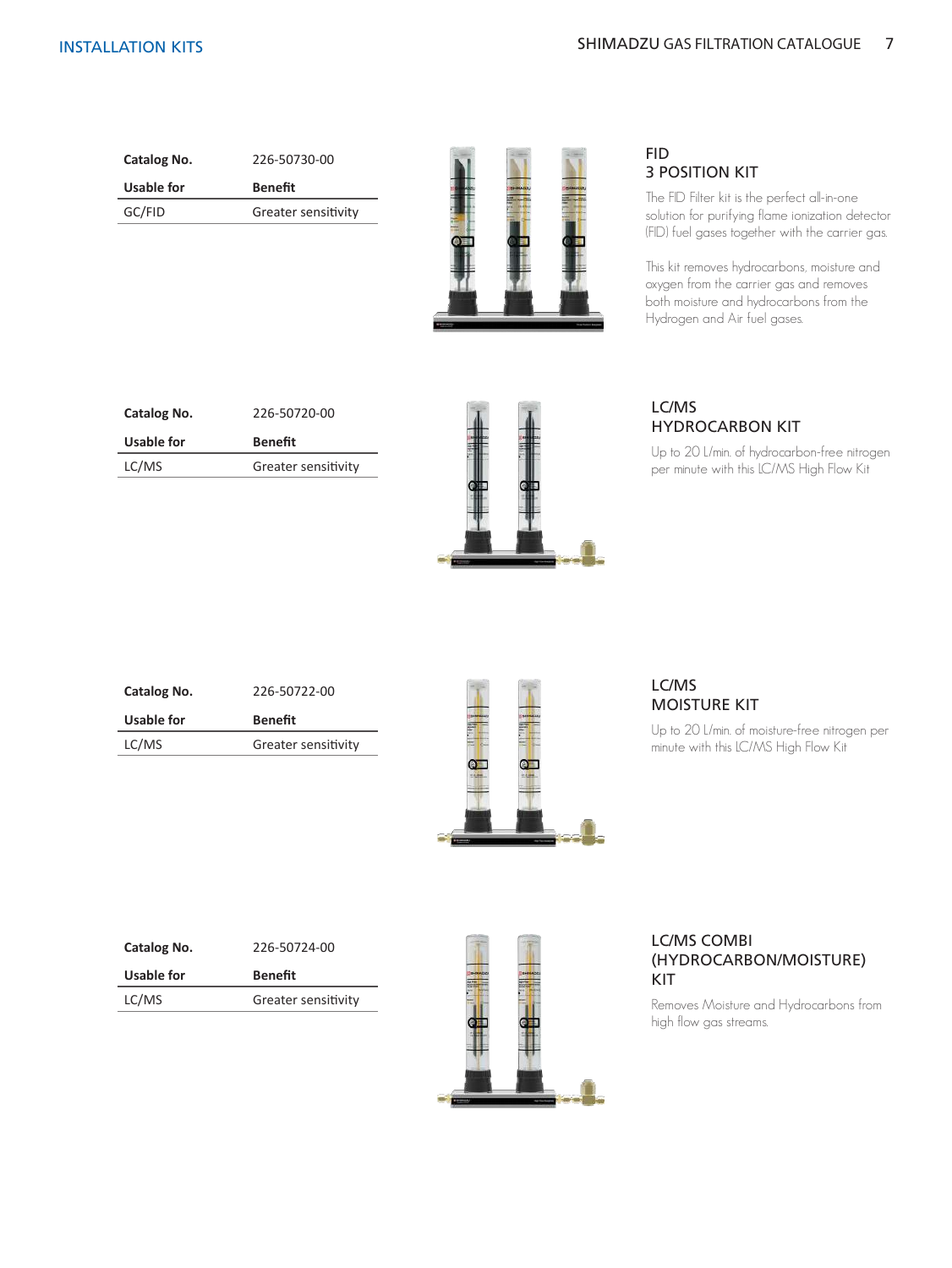**Catalog No.** 226-50710-00 226-50752-00 (Helium) 226-50752-10 (Hydrogen)

**Replacement Filter for** GC/MS Triple Filter Kit



**Catalog No.** 226-50759-00

**Replacement Filter for** TOC CO<sub>2</sub>/Moisture Filter Kit



#### **Catalog No.** 226-50766-00

**Replacement Filters for** ICP-MS Moisture/Oxygen Filter

Kit



**Catalog No.** 226-50781-00

**Replacement Filters for** GC/ECD Filter Kit



#### REPLACEMENT FILTERS AND BUNDLES

### GC/MS TRIPLE (OXYGEN/MOISTURE/ HYDROCARBON) FILTER

The Triple trap is ideal for purifying carrier gas. It contains oxygen, moisture and hydrocarbon scrubbers in one easy to change economical cartridge

| Capacity         |                      |
|------------------|----------------------|
| H <sub>2</sub> O | 1.8 <sub>g</sub>     |
| 0,               | 75 mL                |
| нc               | 4 g (as $n$ -butane) |

### TOC COMBI (CARBON DIOXIDE/ MOISTURE) FILTER

Removes carbon dioxide and moisture from gas streams.

**Capacity**

| $H_2O$ | 3.5 <sub>g</sub> |  |
|--------|------------------|--|
| CO-    | ნ ჲ              |  |

# ICP-MS COMBI (OXYGEN/MOISTURE) FILTER BUNDLE

Removes Oxygen and Moisture from the ICP-MS supply gas stream. To be used in combination with a high flow ICP-MS base plate.

| Capacity         |        |  |
|------------------|--------|--|
| H <sub>2</sub> O | 7.2 g  |  |
| O <sub>2</sub>   | 150 mL |  |

# GC/ECD FILTER BUNDLE

Removes oxygen, moisture and hydrocarbons from the carrier gas and removes moisture and oxygen from the make-up and purge gas.

| Capacity         |                      |
|------------------|----------------------|
| H <sub>2</sub> O | 1.8 g / 3.5          |
| O <sub>2</sub>   | 75 mL / 75 mL        |
| нc               | 4 g (as $n$ -butane) |
|                  |                      |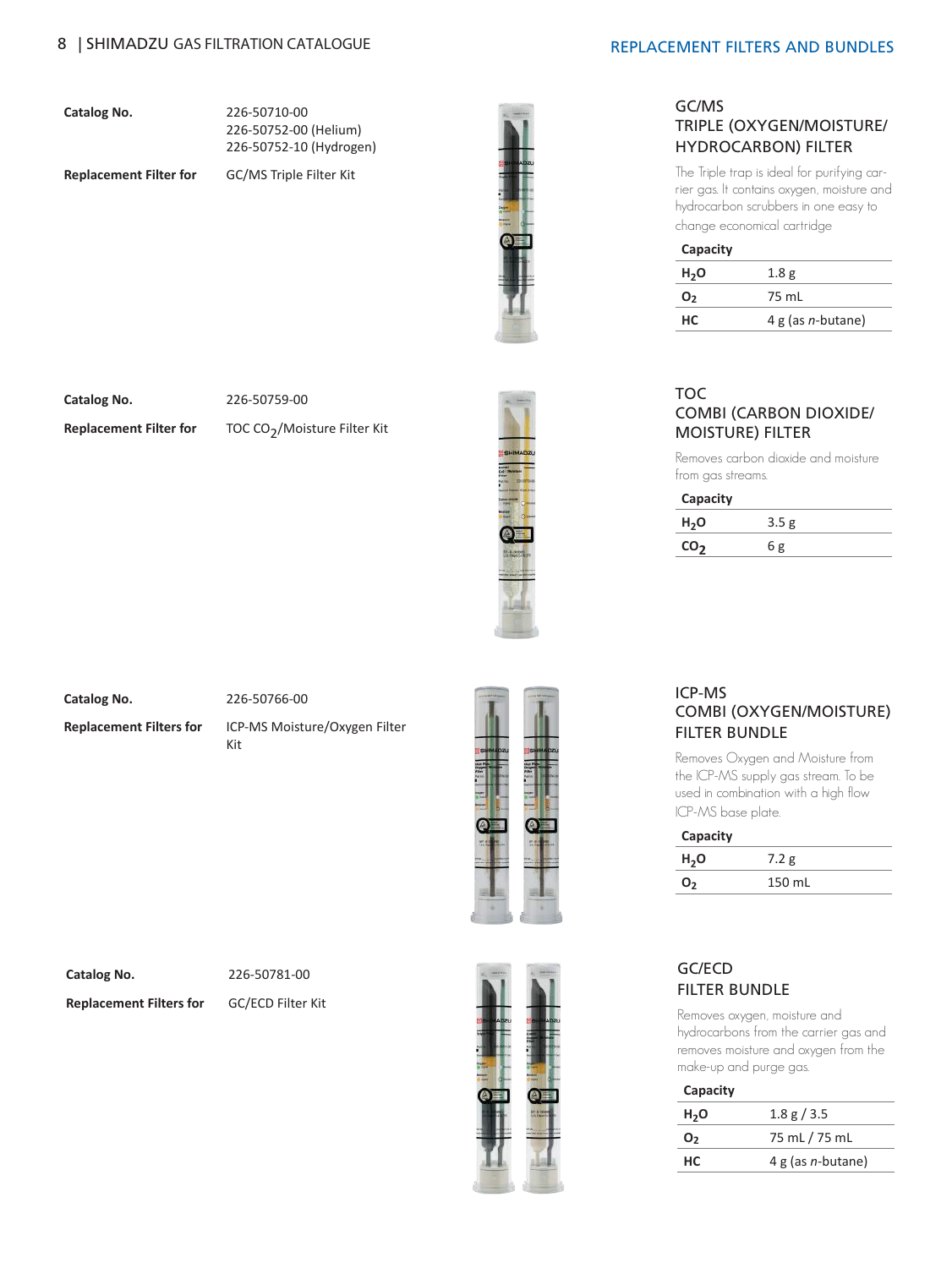**Catalog No.** 226-50761-00

**Replacement Filters for** FID 3 Position Filter Kit



# FID FILTER BUNDLE OF 3

Removes Oxygen and Moisture from high flow gas streams. To be used in combination with a high flow base plate.

| Capacity         |        |
|------------------|--------|
| H <sub>2</sub> O | 7.2 g  |
| O <sub>2</sub>   | 150 mL |

**Catalog No.** 226-50760-00

**Replacement Filters for** LC/MS Hydrocarbon Filter Kit



# LC/MS HIGH FLOW HYDROCARBON FILTER BUNDLE

Up to 20 L/min. of hydrocarbon-free nitrogen per minute. To be used in combination with a high flow base plate.

**Capacity**

**HC** 24 g (as *n-*butane)

**Catalog No.** 226-50762-00

**Replacement Filters for** LC/MS Moisture Filter Kit



### LC/MS HIGH FLOW MOISTURE FIL-TER BUNDLE

Removes moisture from high flow gas streams. To be used in combination with a high flow base plate.

| Capacity         |        |
|------------------|--------|
| H <sub>2</sub> O | 14.4 g |

**Catalog No.** 226-50764-00

**Replacement Filters for** LC/MS Combi (hydrocarbon/ moisture) Filter Kit



# LC/MS HIGH FLOW COMBI (HYDRO-CARBON/MOISTURE) FILTER BUNDLE

Removes Moisture and Hydrocarbons from high flow gas streams. To be used in combination with a high flow base plate.

#### **Capacity**

| HС               | 12 $g$ (as <i>n</i> -butane) |
|------------------|------------------------------|
| H <sub>2</sub> O | 1.2 g                        |
|                  |                              |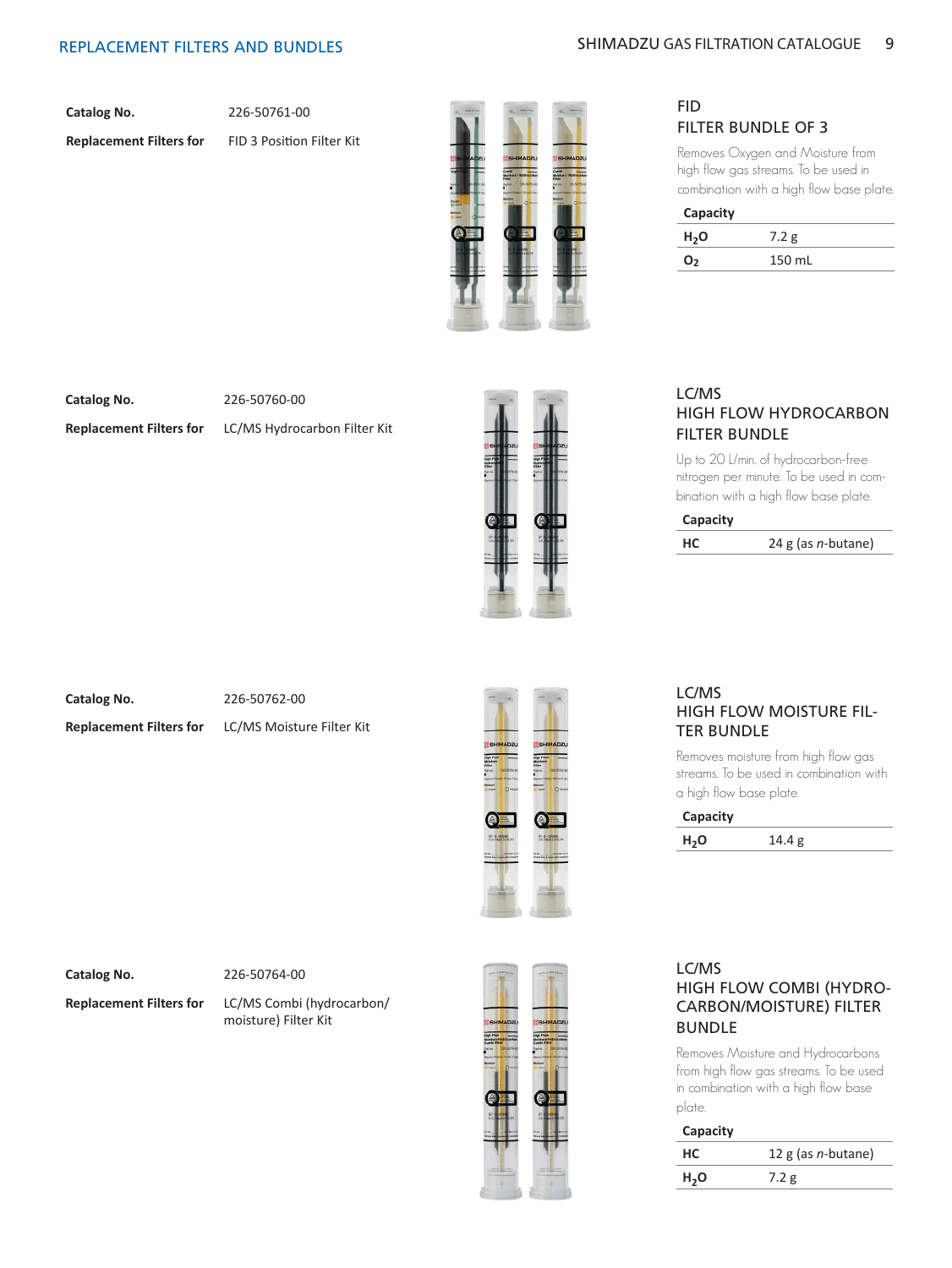# 10 | SHIMADZU GAS FILTRATION CATALOGUE NA SANTA EN SANTA EN DE LA SANTA EN DIVIDUAL FILTERS

| Catalog No.                   | 226-50754-00                           |
|-------------------------------|----------------------------------------|
| <b>Specifications</b>         |                                        |
| <b>Outlet Gas Quality (%)</b> | >99.9999                               |
| <b>Maximum Pressure</b>       | 11 bar (160 psi)                       |
| <b>Maximum Flow</b>           | $7$ L/min.                             |
| Usable For                    | Inert carrier gas, He, H2, N2, AR, Air |
| <b>Dimensions</b>             | 24 cm x Ø 4.4 cm                       |
| Weight                        | $0.26$ Kg                              |
| <b>Estimated Lifetime</b>     | > 2 years                              |

|                   | HMADZU    |  |  |
|-------------------|-----------|--|--|
|                   |           |  |  |
|                   | $O$ meson |  |  |
|                   |           |  |  |
| <b>U-E-Waller</b> |           |  |  |
|                   |           |  |  |
|                   |           |  |  |

# MOISTURE FILTER

Moisture in carrier gas lines will prematurely degrade oxygen and hydrocarbon traps and increase detector noise. As a precaution, we higly recommend installing a moisture trap before the hydrocarbon and oxygen traps on all carrier gas lines.

|                 | 24500<br><b>CONTRACT</b>        |  |
|-----------------|---------------------------------|--|
|                 | п                               |  |
| er n<br>٠<br>٠  | ٠<br>ı<br>m<br>×<br>ı<br>i<br>ı |  |
| ۰<br>-          | ı<br>۱                          |  |
| ٠<br><b>BEE</b> | ۱<br>۰                          |  |
|                 |                                 |  |
| ı               |                                 |  |

### OXYGEN FILTER

**H2O** 7.2 g

**Capacity**

Oxygen is a column killer. It is present even in UHP gases, as minutes leaks at fittings allow oxygen to influx against the concentration gradient. Because oxygen can enter a gas line at any fitting or during gas bottle exchange, the oxygen trap should be the last connection before the gas line enters the chromatograph.

#### **Capacity**

**O2** 150 mL



# HYDROCARBON FILTER

Use a hydrocarbon trap if your gas has a potential source of hydrocarbon contaminants or if you suspect you are observing carrier gas ghost peaks. Install the hydrocarbon trap after the moisture trap, to prevent moisture from degrading the hydrocarbon-trapping ability of the activated carbon in the hydrocarbon trap.

| Capacity |                       |
|----------|-----------------------|
| HC       | 12 g (as $n$ -butane) |



# CARBON DIOXIDE FILTER

Removes carbon dioxide from gas streams. To be used in combination with a Moisture Filter

**Capacity CO<sub>2</sub>** 12 g

| Catalog No.                   | 226-50755-00                      |
|-------------------------------|-----------------------------------|
| <b>Specifications</b>         |                                   |
| <b>Outlet Gas Quality (%)</b> | >99.9999                          |
| <b>Maximum Pressure</b>       | 11 bar (160 psi)                  |
| <b>Maximum Flow</b>           | 7 L/min.                          |
| <b>Usable For</b>             | Inert carrier gas, He, H2, N2, AR |
| <b>Dimensions</b>             | 24 cm x Ø 4.4 cm                  |
| Weight                        | $0.26$ Kg                         |
| <b>Estimated Lifetime</b>     | > 2 years                         |

| Catalog No.                   | 226-50756-00                           |
|-------------------------------|----------------------------------------|
| <b>Specifications</b>         |                                        |
| <b>Outlet Gas Quality (%)</b> | >99.9999                               |
| <b>Maximum Pressure</b>       | 11 bar (160 psi)                       |
| <b>Maximum Flow</b>           | $7$ L/min.                             |
| Usable For                    | Inert carrier gas, He, H2, N2, AR, Air |
| <b>Dimensions</b>             | 24 cm x Ø 4.4 cm                       |
| Weight                        | $0.26$ Kg                              |
| <b>Estimated Lifetime</b>     | > 2 years                              |

| Catalog No.                   | 226-50757-00                           |
|-------------------------------|----------------------------------------|
| <b>Specifications</b>         |                                        |
| <b>Outlet Gas Quality (%)</b> | >99.9999                               |
| <b>Maximum Pressure</b>       | 11 bar (160 psi)                       |
| <b>Maximum Flow</b>           | $7$ L/min.                             |
| Usable For                    | Inert carrier gas, He, H2, N2, AR, Air |
| <b>Dimensions</b>             | 24 cm x Ø 4.4 cm                       |
| Weight                        | $0.26$ Kg                              |
| <b>Estimated Lifetime</b>     | > 2 years                              |
|                               |                                        |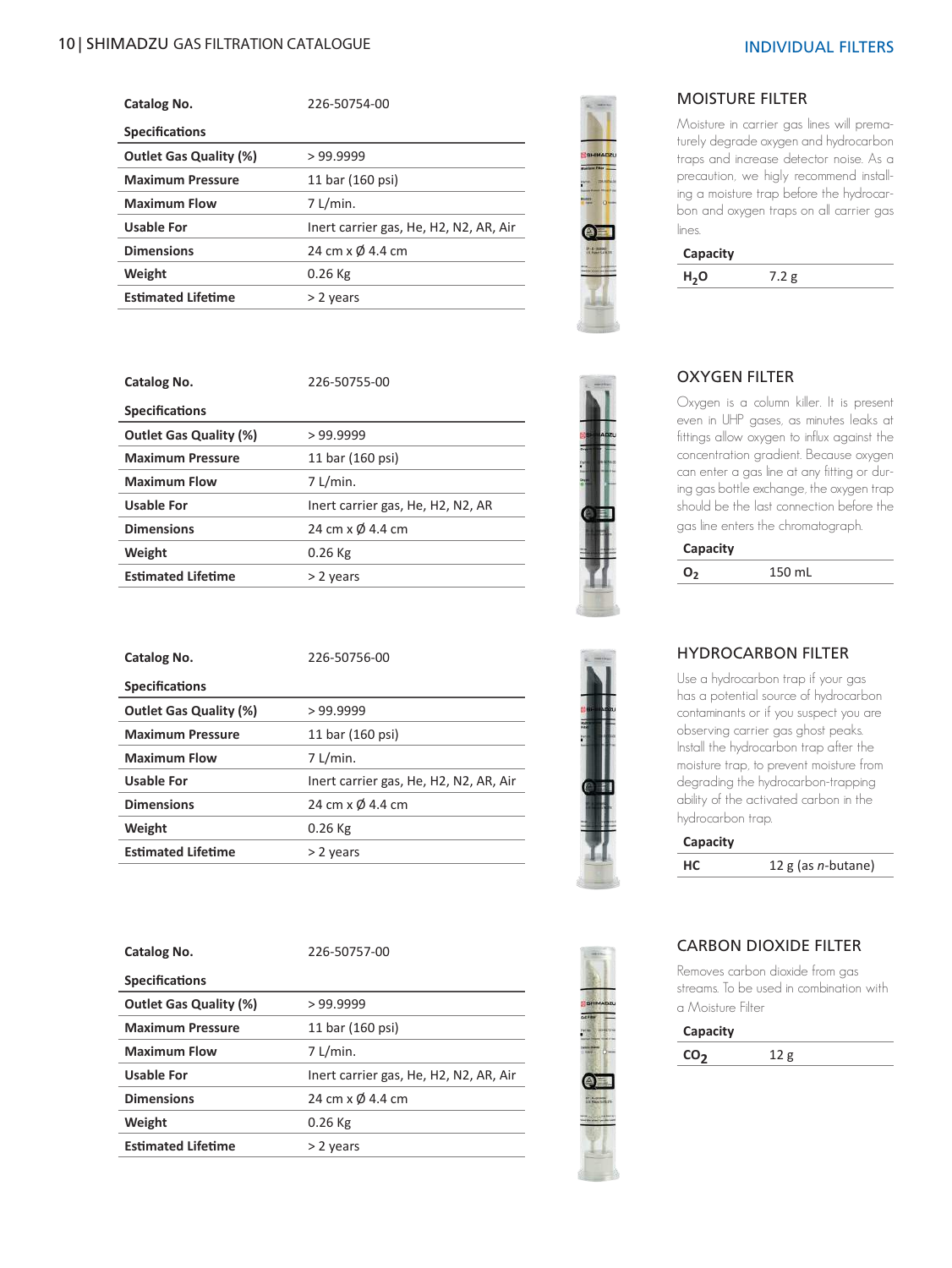| Catalog No.                   | 226-50750-00                           |
|-------------------------------|----------------------------------------|
| <b>Specifications</b>         |                                        |
| <b>Outlet Gas Quality (%)</b> | >99.9999                               |
| <b>Maximum Pressure</b>       | 11 bar (160 psi)                       |
| <b>Maximum Flow</b>           | $7$ L/min.                             |
| <b>Usable For</b>             | Inert carrier gas, He, H2, N2, AR, Air |
| <b>Dimensions</b>             | 24 cm x Ø 4.4 cm                       |
| Weight                        | $0.26$ Kg                              |
| <b>Estimated Lifetime</b>     | > 2 years                              |

| Catalog No.                   | 226-50758-00                      |
|-------------------------------|-----------------------------------|
| <b>Specifications</b>         |                                   |
| <b>Outlet Gas Quality (%)</b> | >99.9999                          |
| <b>Maximum Pressure</b>       | 11 bar (160 psi)                  |
| <b>Maximum Flow</b>           | $7$ L/min.                        |
| Usable For                    | Inert carrier gas, He, H2, N2, AR |
| <b>Dimensions</b>             | 24 cm x Ø 4.4 cm                  |
| Weight                        | $0.26$ Kg                         |
| <b>Estimated Lifetime</b>     | > 2 years                         |
|                               |                                   |

| Catalog No.                   | 226-50759-00                           |
|-------------------------------|----------------------------------------|
| <b>Specifications</b>         |                                        |
| <b>Outlet Gas Quality (%)</b> | >99.9999                               |
| <b>Maximum Pressure</b>       | 11 bar (160 psi)                       |
| <b>Maximum Flow</b>           | 7 L/min.                               |
| <b>Usable For</b>             | Inert carrier gas, He, H2, N2, AR, Air |
| <b>Dimensions</b>             | 24 cm x Ø 4.4 cm                       |
| Weight                        | $0.26$ Kg                              |
| <b>Estimated Lifetime</b>     | > 2 years                              |

**Catalog No.** 226-50751-00 226-50752-00 (Helium Specific) 226-50752-10 (Hydrogen Specific)

#### **Specifications**

| <b>Outlet Gas Quality (%)</b> | >99.9999                          |
|-------------------------------|-----------------------------------|
| <b>Maximum Pressure</b>       | 11 bar (160 psi)                  |
| <b>Maximum Flow</b>           | $7$ L/min.                        |
| <b>Usable For</b>             | Inert carrier gas, He, H2, N2, AR |
| <b>Dimensions</b>             | 24 cm x $\varnothing$ 4.4 cm      |
| Weight                        | $0.26$ Kg                         |
| <b>Estimated Lifetime</b>     | > 2 years                         |



# COMBI (HYDROCARBON/ MOISTURE) FILTER

The Fuel Gas Filter is perfect for purifying flame ionization detector (FID) fuel gases, removing both moisture and hydrocarbons. Using the Fuel Gas Filter for FID Hydrogen and air will produce a stable baseline, improving overall reproducability and sensitivity.

#### **Capacity**

| .                |                            |
|------------------|----------------------------|
| H <sub>2</sub> O | 3.5g                       |
| HС               | $6g$ (as <i>n</i> -butane) |
|                  |                            |

### COMBI (OXYGEN/MOISTURE) FILTER

This Combi trap is ideal for purifying carrier gas. It contains oxygen and moisture scrubbers in one easy to change economical cartridge

#### **Capacity**

| <b>.</b>         |       |  |
|------------------|-------|--|
| H <sub>2</sub> O | 3.5 g |  |
| $\mathbf{0}_{2}$ | 75 mL |  |
|                  |       |  |



# **CO<sub>2</sub>** 6 g

COMBI (CARBON DIOXIDE/

Removes carbon dioxide and moisture

MOISTURE) FILTER

**H2O** 3.5 g

from gas streams. **Capacity**

# TRIPLE (OXYGEN/MOISTURE/ HYDROCARBON) FILTER

The Triple trap is ideal for purifying carrier gas. It contains oxygen, moisture and hydrocarbon scrubbers in one easy to change economical cartridge

#### **Capacity**

| H <sub>2</sub> O | 1.8 <sub>g</sub>          |
|------------------|---------------------------|
| $\mathbf{O}_2$   | 75 mL                     |
| HС               | 4 g (as <i>n</i> -butane) |
|                  |                           |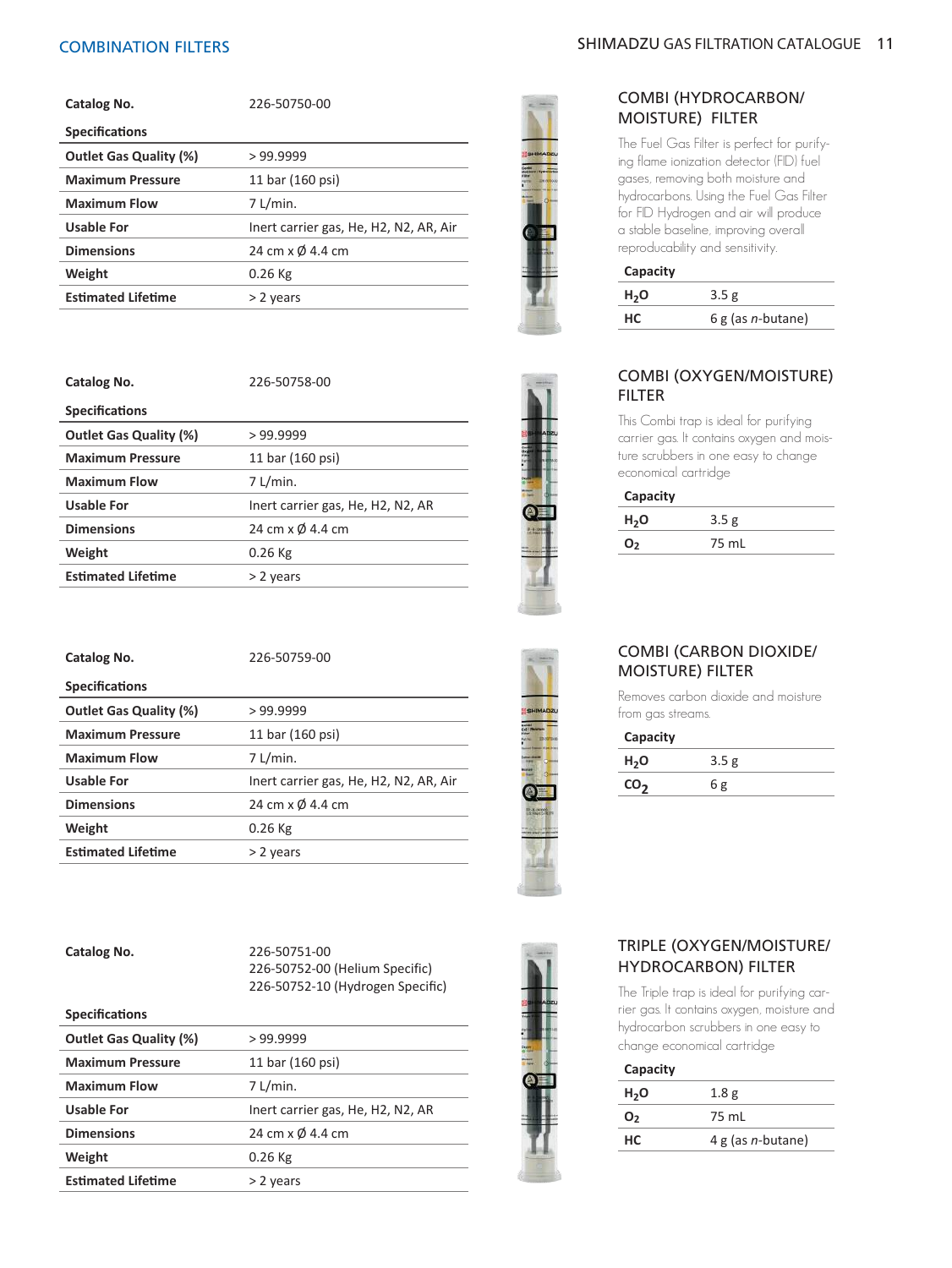**Catalog No. Fitting Type** 226-50771-00 1/8" SS

**Catalog No. Fitting Type** 226-50772-00 1/8" SS

**Catalog No. Fitting Type** 226-50773-00 1/8" SS





Single position base plate



# 2 POSITION BASE PLATE

Double position base plate



# 3 POSITION BASE PLATE

Three position base plate



**Catalog No. Fitting Type** 226-50776-00 1/8" SS



# ICP-MS HIGH FLOW BASE PLATE

High Flow Base plate for ICP-MS (in parallel)



# LC/MS HIGH FLOW BASE PLATE

High Flow double position base plate (in parallel)



| Catalog No.  | <b>Fitting Type</b> |
|--------------|---------------------|
| 226-50775-01 | $1/4$ " Brass       |
| 226-50775-00 | $1/4$ " SS          |

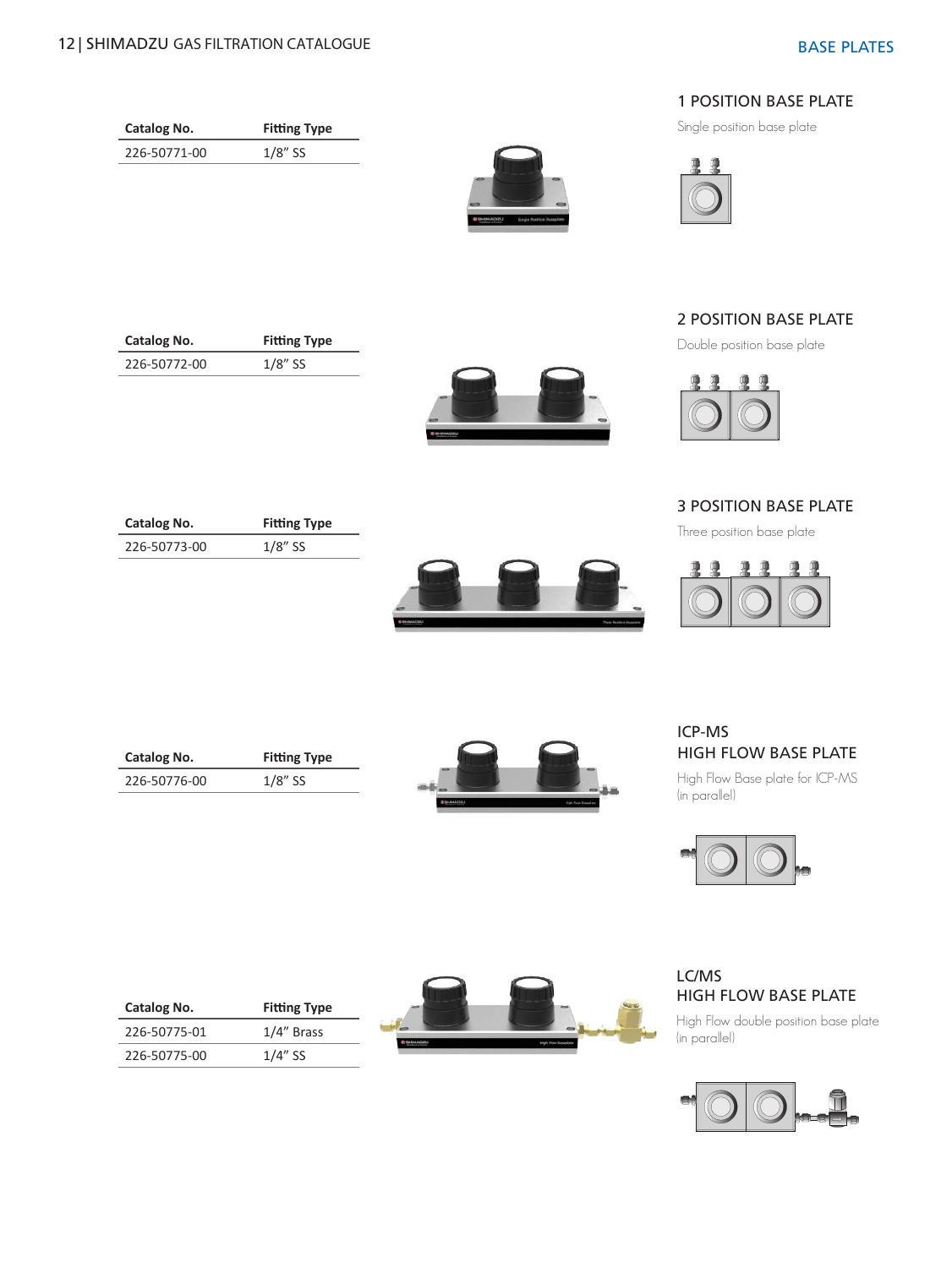

226-50797-00 Universal Ring Nut

**Usable for**

All base plates with Universal Ring Nut

| Catalog No. | $226 - 5$ |
|-------------|-----------|

**Catalog No.** 226-50799-00

**Catalog No.** 226-50790-00

All base plates

**Usable for**

**Catalog No.** 226-50770-00

**Usable for**

**Usable for** All base plates

All base plates

| Catalog No.     | 226-50796-00 |
|-----------------|--------------|
| Usable for      |              |
| All base plates |              |

| Catalog No.                        | <b>Connection Type</b> |  |
|------------------------------------|------------------------|--|
| 226-50792-01                       | 1/4" Brass             |  |
| 226-50791-01                       | 1/8" Brass             |  |
| 226-50792-00                       | $1/4"$ SS              |  |
| 226-50791-00                       | $1/8$ " SS             |  |
| Usable for                         |                        |  |
| 1, 2, 3 and 4 position base plates |                        |  |

| Catalog No.  | <b>Connection Type</b> |
|--------------|------------------------|
| 226-50793-01 | 1/4" Brass             |
| 226-50793-00 | $1/4$ " SS             |
| Usable for   |                        |

High flow base plates

| Catalog No.  | <b>Description</b>                                        |
|--------------|-----------------------------------------------------------|
| 226-50794-01 | 0.5 Micron Particle Filter (1/4"<br>Brass)                |
| 226-50795-00 | 0.5 Micron Particle Filter Cup<br><b>Replacement Pack</b> |







# ELECTRONIC INDICATOR

Electronic Maintenance Indicator device warns when scheduled filter replacement or base plate maintenance is due.

UNIVERSAL RING NUT Universal Ring Nut to mount a filter or

flush-cap on a base plate.

# O-RING REPLACEMENT SET

O-ring replacement set for replacing the O-rings on the in- and outlet valves on a base plate.

#### WALL-MOUNT BRACKET SET

Wall mounting brackets to mount a Base plate on a wall.

# UNIVERSAL FLUSH-CAP SET

Flush-cap that mounts on a base plate , and allows the gas to pass through the base plate without a filter attached.

### STANDARD BASE PLATE CONNECTOR SET

Replacement connectors for standard base plates.



# HIGH FLOW BASE PLATE CONNECTOR SET

Replacement connector for high flow base plates.

# PARTICULATE FILTER

Particulate filter for high flow base plates.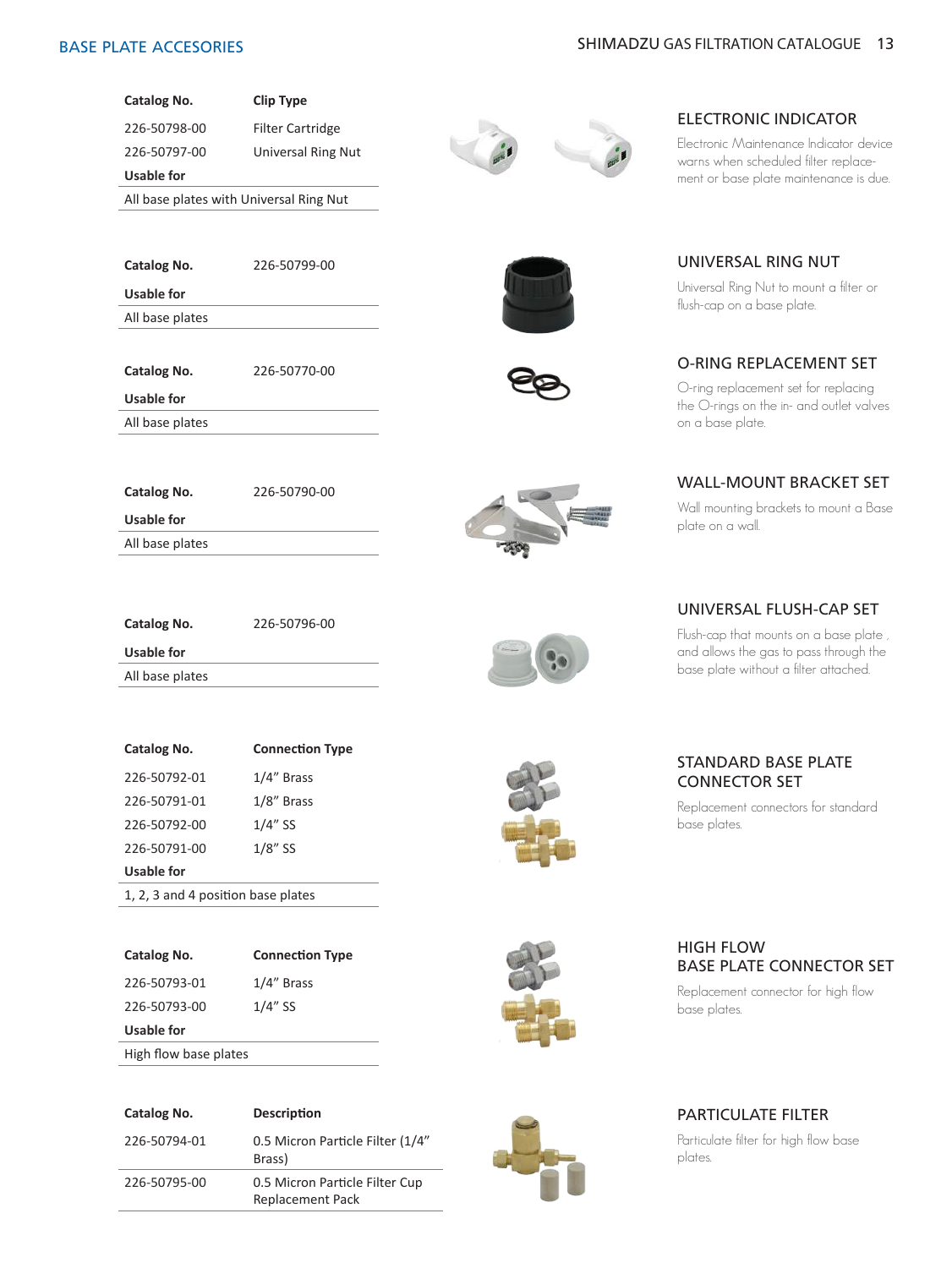| Catalog No.           | 226-50700-00                                                                                          |
|-----------------------|-------------------------------------------------------------------------------------------------------|
| <b>Specifications</b> |                                                                                                       |
| <b>Usable For</b>     | Fused Silica Capillary Column Ø 0.5<br>Use with 0.25mm ID to 0.53mm ID<br>tubing (0.78mm OD maximum). |
| <b>Dimensions</b>     | 9.2 cm x 1.7 cm x 1.7 cm                                                                              |
| Weight                | 94 g                                                                                                  |



### SHORTIX ™ GC

In Gas chromatography, the Glass Quick-Fit connection is often used (e.g. for Retention Gaps, Guard Columns). This connection will only be leaktight when the column is cut extremely straight and without any damage to the fused-silica column wall.

| Catalog No.           | 226-50700-01                                  |
|-----------------------|-----------------------------------------------|
| <b>Specifications</b> |                                               |
| Usable For            | Fused Silica Capillary Column Ø<br>0.25micron |
| <b>Dimensions</b>     | 9.7 cm x 1.7 cm x 1.7 cm                      |
| Weight                | 94g                                           |



# SHORTIX ™ CE-CEC

For CE/CEC analyses, a clean and straight cut of the capillary column is needed to assure symetrical Field-Strength over the inlet of the column. When there is no symetrical Field-Strength, the analytical results will be non-reproducible.

| Catalog No.           | 226-50700-10            |  |
|-----------------------|-------------------------|--|
| <b>Specifications</b> |                         |  |
| <b>Usable For</b>     | Shortix <sup>™</sup> GC |  |



### MAINTENANCE KIT **FOR SHORTIX ™ GC**

Includes diamond cutting wheel, O-rings and a tool to open the column cutter.

**Catalog No.** 226-50700-11

**Specifications**

**Usable For** Shortix<sup>™</sup> CE-CEC





### MAINTENANCE KIT FOR SHORTIX ™ CE-CEC

Includes diamond cutting wheel, O-rings and a tool to open the column cutter.